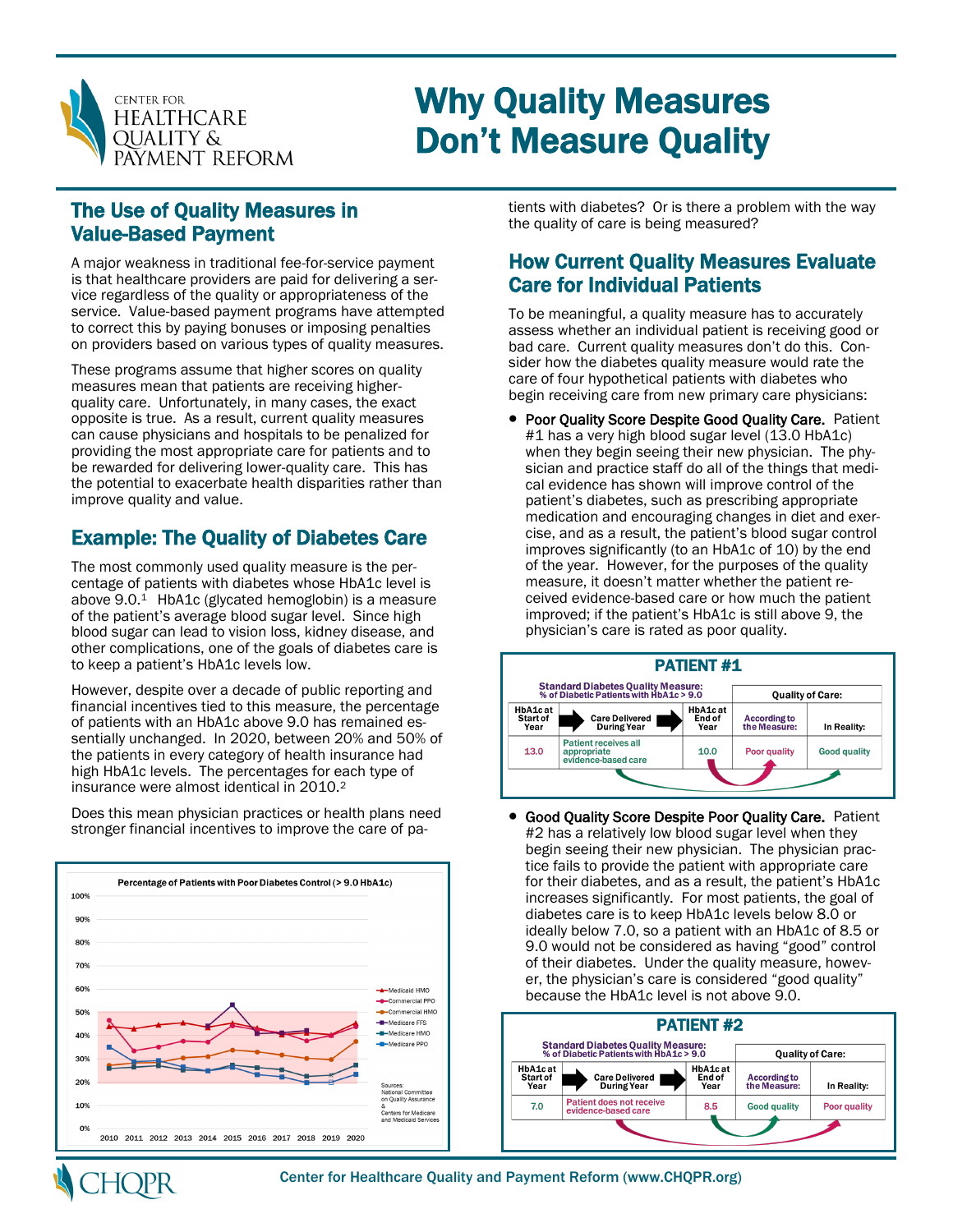• Failure to Adjust for Barriers to Care. Patient #3 has a high blood sugar level when they begin receiving care from their new physician. Although appropriate medications would likely reduce this, the patient cannot afford them (e.g., because they do not have prescription insurance or cannot afford to pay the required cost-sharing). The physician and staff in the primary care practice recommend alternative approaches that are feasible for the patient, such as changes to their diet, and this prevents the patient's blood sugar levels from worsening. Although the patient received the best care possible with the resources available, the measure rates the care as "poor quality" because the patient's HbA1c level is still above 9.



• Ignoring What Matters to the Patient. Patient #4 has maintained good control of their diabetes for many years and continues to do so with guidance and support from their new physician. Although the practice orders an HbA1c test, the patient doesn't get tested because the patient monitors their blood sugar regularly and sees no need to spend the time or money to get an HbA1c test that year when they have other health problems of greater concern. However, the formula for the quality measure requires that the patient be classified as having "poor control" if no HbA1c test has been performed, regardless of whether other information indicates their diabetes is being successfully managed.



In all four cases, the quality *measure* rates the quality of *care* the wrong way. Good quality care is rated as poor, while poor quality care is considered good, and there is no adjustment for patients who are unable or unwilling to use healthcare services that might have resulted in better outcomes.

#### How Current Quality Measures Evaluate Care for a Population of Patients

Under value-based payment systems, the quality rating for an individual patient won't affect how much a provider is paid for its services to that patient. What matters is whether the *average* quality for the provider's "population" of patients is better or worse than the average for other similar providers. In fact, a provider can be paid *more* for delivering poor quality care to an individual patient if enough *other* patients are rated as receiving high-quality care from that provider.

To understand how this is possible, consider two primary care practices, each of which enrolls 10 new patients who have diabetes. At the time they enroll, each group of patients has HbA1c levels ranging from 6.5 to 11.0, and 40% of the patients have HbA1c levels above 9.0.

- Practice A delivers individualized, evidence-based diabetes care to each of the patients, and every patient improves their blood sugar control. By the end of the year, 30% of the patients now have HbA1c levels above 9.0, compared to 40% initially.
- Practice B focuses its attention almost exclusively on the patients with HbA1c levels above 9.0. Two of those patients improve enough that their HbA1c levels are no longer above the 9.0 threshold (although they are still far above a desirable level of blood sugar control), while one patient leaves the practice because of dissatisfaction with their care. All of the other patients in the practice do worse, but their higher blood sugar levels are not (yet) above the 9.0 threshold used in the quality measure. Although the average HbA1c level has increased, only 1 of the 9 remaining patients (11% of the total) has an HbA1c level above the 9.0 threshold used in the quality measure.

Which primary care practice delivered better care?

It seems obvious that Practice A is doing a better job, since all of its patients received appropriate care, whereas half of the patients in Practice B did not. However, according to the diabetes quality measure, Practice B delivered better-quality care because a smaller percentage of its patients had HbA1c levels above 9.0.



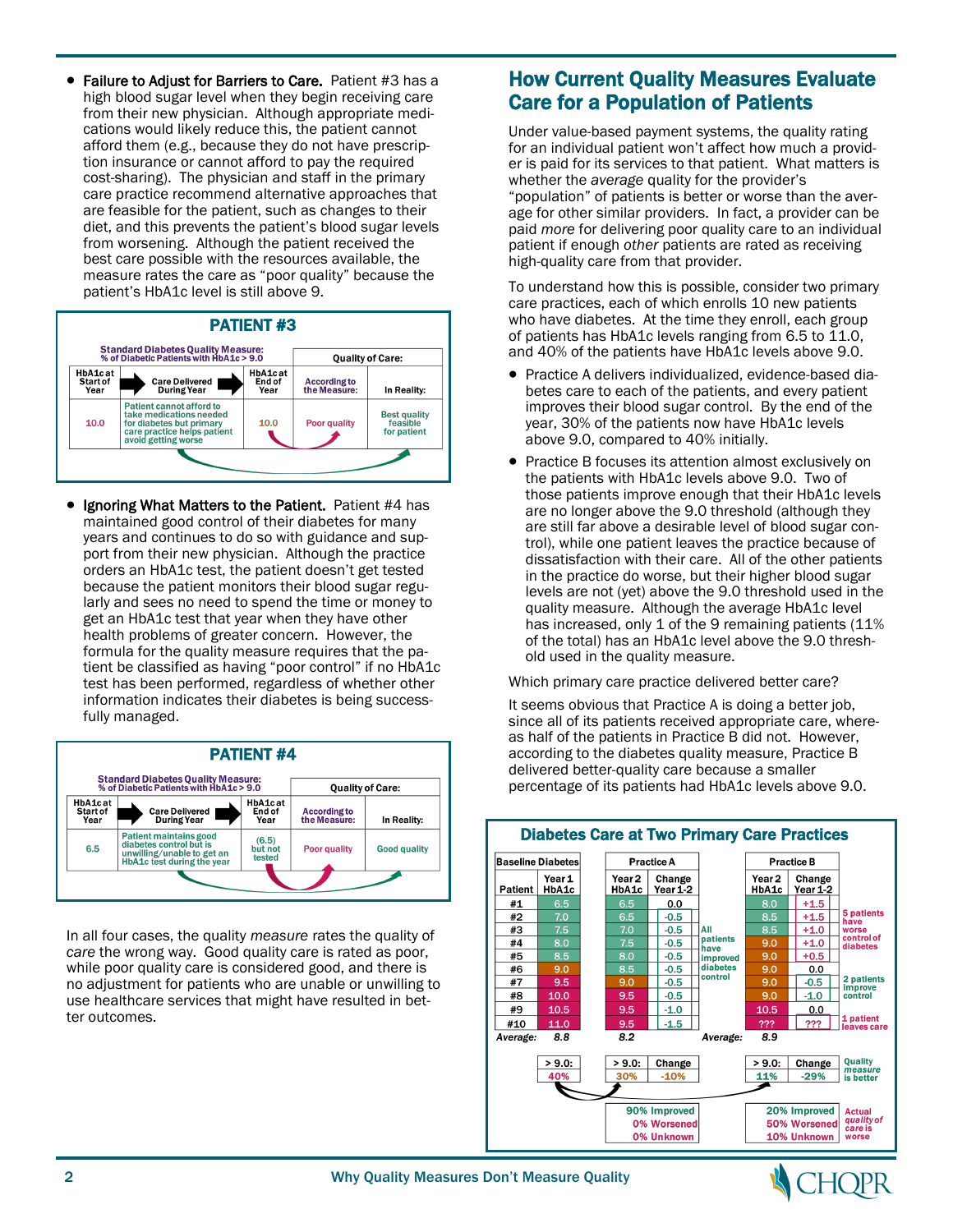#### How Current Quality Measures Can Reduce Quality and Increase Disparities

These serious flaws in the way quality is currently measured can cause the true quality of care to decrease rather than improve:

- Steering patients to the wrong providers. In the example above, patients could mistakenly believe they would get better care from Practice B than Practice A. Some patients might even be forced to switch from Practice A to Practice B if their health insurance plan excluded Practice A from its network because of its lower quality score.
- Paying more for lower-value care. Under a valuebased payment program that provided financial incentives based on the diabetes quality measure, Practice B could receive a bonus, while Practice A could receive a penalty. Instead of paying less for low-quality care, the payer would actually be paying more.
- Reducing access to care for higher-need patients. It would be easier for a physician practice to get a higher score on the diabetes quality measure by refusing to enroll patients who have poorly-controlled diabetes than by doing the hard work needed to help those patients manage their diabetes successfully. This could make it more difficult for disadvantaged patients and patients with complex conditions to obtain the services they need.

These problems are not unique to the diabetes quality measure. Most of the quality measures currently used in value-based payment programs are structured in similarly problematic ways:

- Arbitrary, simplistic thresholds for "quality." Most quality measures use a single arbitrary threshold to distinguish "good quality" care from "poor quality" care for every patient. It doesn't matter whether a patient is getting all of the services they need or whether their health gets better or worse; all that matters is whether the patient is on one side of the threshold or the other when the measure is calculated.
- Failure to adjust for patient-specific needs. Many patients face barriers in obtaining the services needed to achieve good outcomes (e.g., they cannot afford effective medications) or they do not respond well to standard therapies. Yet most quality measures provide no mechanism for either excluding these patients from the measure or adjusting the quality standard to reflect the services or outcomes that are most appropriate for the patients. As a result, care that is customized to the patients' needs can be classified as "poor quality," and providers who serve higher-need patients may be classified as delivering lower-quality care.

Because of these limitations, no one actually expects that a physician, hospital, or other healthcare provider could or should achieve a 100% score on most quality measures. However, there is also no way to know what lower percentage is achievable for the specific population of patients an individual provider is caring for. Value-based payment programs simply assume that a provider with a higher percentage score on a quality measure is delivering better care than a provider with a

lower percentage, but that creates an incentive for providers to avoid hard-to-treat patients rather than to deliver better care.

It is not surprising that this flawed approach to quality measurement has failed to improve the overall quality of care and it has likely contributed to disparities in health outcomes for low-income and minority populations.

### A Patient-Centered Approach to Evaluating the Quality of Care

How *should* "high quality care" be defined and measured? High-quality care is *patient-centered* care, and patient-centered care should have two key characteristics:

- 1. Delivery of Individualized, Evidence-Based Services. Each patient should receive services that can address their specific health problems in a way that is feasible and acceptable for that patient. The starting point in developing a plan of care for the patient should be the services recommended by evidencebased *Clinical Practice Guidelines (CPGs).* However, if the patient is unable or unwilling to use those services, deviations from the guidelines will be needed. In addition, when patients have multiple health conditions, guidelines designed for care of individual diseases may not be appropriate, and a customized approach will have to be developed. In order for care to be patient-centered, the patient has to be actively involved in the process of deciding which services they should receive.
- 2. Achieving the Outcomes That Matter Most to the Patient. Regardless of how much evidence there is about how well services have worked for other patients in the past, what matters to the individual patient is whether the services are meeting their specific needs today. The only way for the provider of care to know that is to *ask the patient,* using a validated instrument such as the *What Matters Index*. If the patient's needs are not being addressed, changes to the services must be made. If a patient has multiple problems and it isn't possible to address all of them effectively, priorities should be based on achieving the outcomes that matter most to the patient.

Two of the key tools needed for this approach already exist:

• *Clinical Practice Guidelines (CPGs)* have been developed by clinicians for all of the health conditions addressed by typical quality measures as well as many conditions for which there are no quality measures. A CPG assembles all of the available evidence regarding how to diagnose a symptom or treat a condition in a way that is likely to achieve the best outcomes for a patient based on their individual characteristics. CPGs represent a more comprehensive, patient-centered way of guiding high-quality care than a list of narrowlyfocused, simplistic quality measures. Although quality measures are generally based either on CPGs or on the evidence underlying the CPGs, the measure specifications ignore the many nuances in the guidelines in order to make the measures easier to calculate, and this leads to the erroneous "quality" ratings described earlier. (For example, current clinical practice guide-

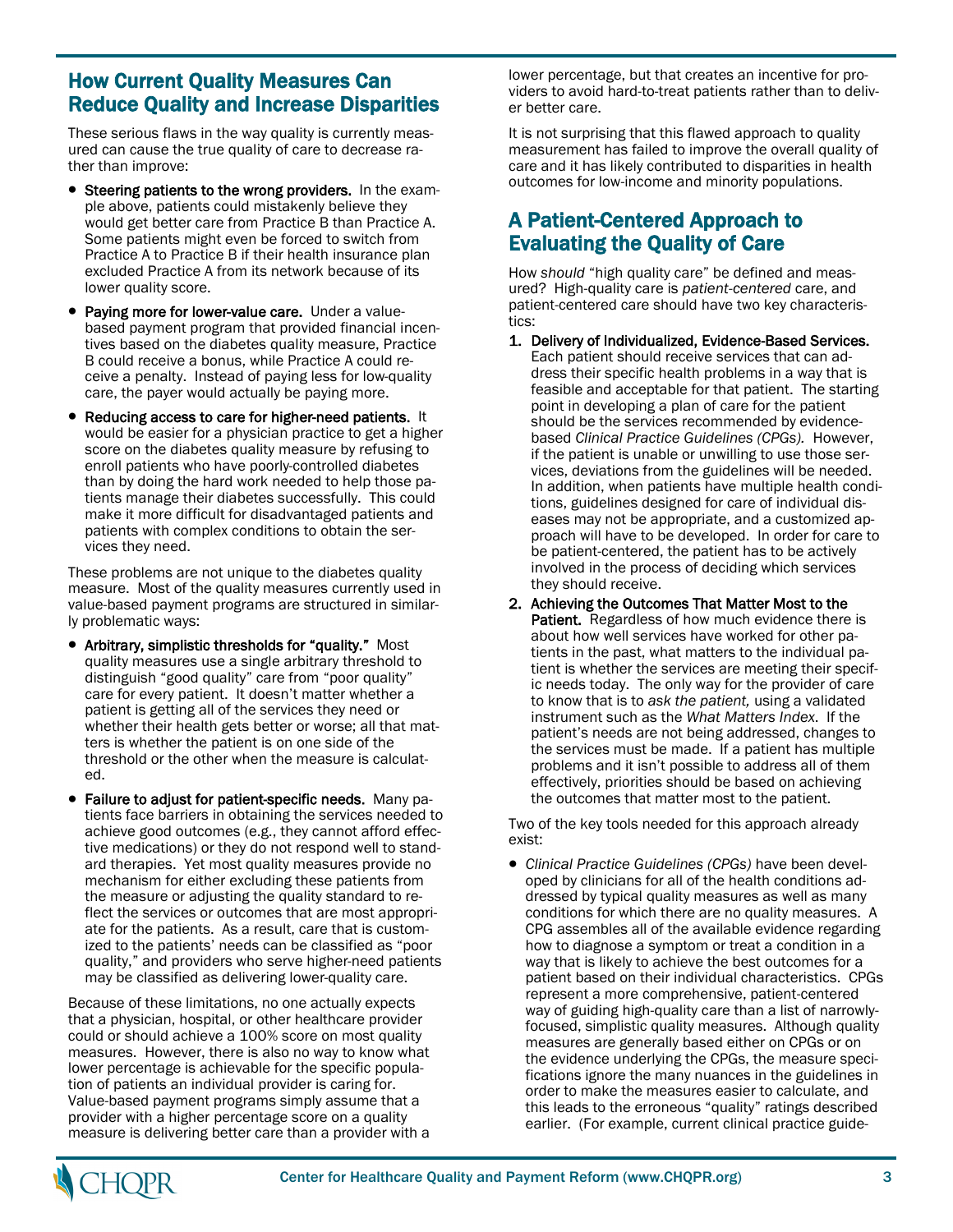lines for diabetes say that "an HbA1c less than or equal to 6.5 is considered optimal if it can be achieved in a safe and affordable manner", but that HbA1c targets "should be individualized based on numerous factors such as age, life expectancy, comorbid conditions, duration of diabetes, risk of hypoglycemia or adverse consequences from hypoglycemia, patient motivation, and adherence."3)

• The *What Matters Index (WMI)*<sup>4</sup> is a free tool that enables physician practices and other providers to easily identify patients who are not receiving adequate assistance. It is based on a patient's answers to seven simple questions regarding (1) their confidence in managing their health problems, (2) how much pain they are experiencing, (3) whether they are bothered by emotional problems, (4) how many medications they are taking, (5) whether they believe their medications are making them sick, (6) whether they have enough money to pay for necessities, and (7) whether they feel they are receiving the care they need and want. The WMI has been proven to identify patients at high risk of emergency department visits, hospitalizations, and other problems as well or better than complex risk stratification and predictive modeling systems.<sup>5</sup>

*Measuring* whether a healthcare provider is delivering care with these characteristics can be easily done without the complex and administratively burdensome systems that are required for current quality measures. When a physician or other clinician orders or delivers services to a patient, they would simply need to attest whether:

- (1) the services ordered or delivered to the patient (a) are consistent with applicable Clinical Practice Guideline(s) or (b) deviated from the CPGs for patientspecific reasons that are documented in the patient's clinical record, and
- (2) they have monitored the patient's health and the effectiveness of services using a validated tool such as the *What Matters Index*.

If both criteria are met, the patient should be classified as receiving quality care. If this approach to measuring quality were used for the four hypothetical patients with diabetes described earlier, Patients 1, 3, and 4 would be rated (correctly) as having received quality care, whereas Patient 2 would not.

If a "quality score" is needed for a population of patients, it is simply the proportion of the patients whose care met the two patient-centered quality criteria. In contrast to current population-based quality scores:

- Providers can and should achieve a 100% quality score. A provider can and should be expected to achieve a 100% score on the patient-centered quality measure since it explicitly allows services and outcomes to be appropriately customized to each of their patients' needs. Under this approach, a high-quality provider is one that provides quality care to *every* patient, not just a higher proportion of patients than other providers. For the two hypothetical physician practices described earlier, Practice A would be rated (correctly) as a high-quality practice, and Practice B would not.
- A single measure can be used by all providers for all of their patients. Instead of the hundreds of narrowlyfocused quality measures currently being used in value-based payment programs and the complex attribution and weighting systems used to create composite quality scores, a single, easy-to-understand measure could be used by all providers for all of their patients.

Can payers trust a quality score based solely on what physicians and other providers attest they have done for a patient? They already do. Current quality measures are based on what is reported by providers, not on information independently collected by payers. For example, the current HbA1c measure is based on the lab test result reported by the patient's physician; Medicare and other payers do not review patients' test results themselves or verify the accuracy of the testing equipment. Similarly, the current quality measure for hypertension is

| <b>Current Quality Measures</b>                                                                                                                                                                                                                                                          | <b>Patient-Centered Quality Measure</b>                                                                                                                                                                                                                                |
|------------------------------------------------------------------------------------------------------------------------------------------------------------------------------------------------------------------------------------------------------------------------------------------|------------------------------------------------------------------------------------------------------------------------------------------------------------------------------------------------------------------------------------------------------------------------|
| The definition of "good quality" care may not be appropriate<br>or feasible for all of the patients being measured. As a result,<br>providers can be penalized for treating patients with unique or<br>complex needs.                                                                    | "Good quality" means that a patient receives services that are<br>safe, appropriate, and feasible based on that patient's specif-<br>ic needs, preferences, and resources. Providers are not<br>penalized because they treat patients with unique or complex<br>needs. |
| A provider can be deemed to be delivering "good" quality care<br>even if a significant fraction of its patients fail to receive ap-<br>propriate services, as long as the proportion of patients re-<br>ceiving poor quality care is smaller than the proportion for<br>other providers. | A provider is expected to deliver evidence-based, patient-<br>centered care to every patient.                                                                                                                                                                          |
| Providers are burdened with reporting dozens of quality<br>measures, and different payers require the use of different<br>quality measures, even for similar patients.                                                                                                                   | A single measure would be needed to assess the quality of<br>care for every patient, and every payer could use the same<br>measure.                                                                                                                                    |
| There is no measure of quality for many types of patients and<br>health problems.                                                                                                                                                                                                        | Providers are expected to deliver appropriate, evidence-based<br>care for every patient and to monitor the health of all of their<br>patients.                                                                                                                         |

#### Comparison of Current Quality Measurement to Patient-Centered Quality Measurement